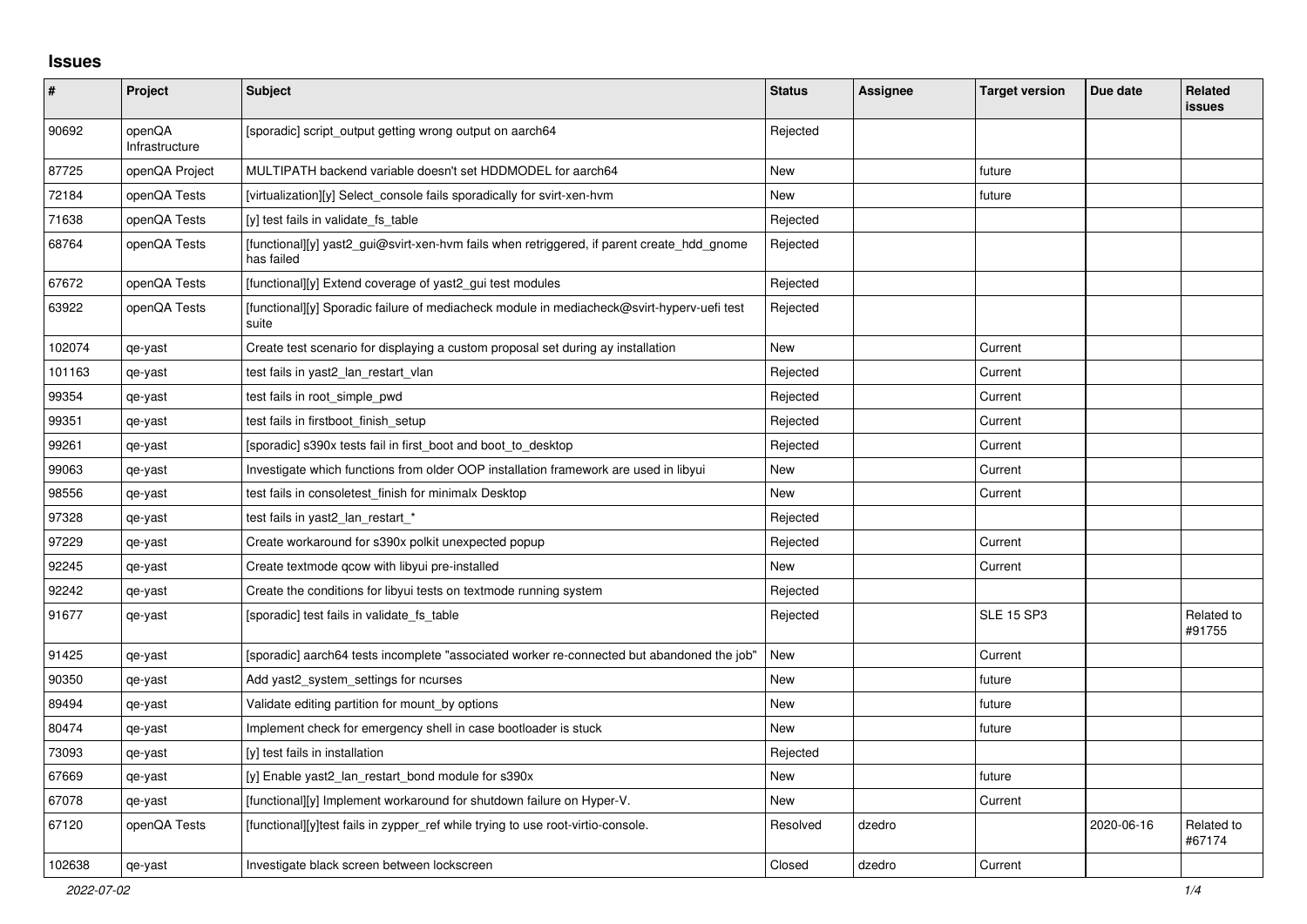| $\sharp$ | Project        | <b>Subject</b>                                                                               | <b>Status</b> | Assignee            | <b>Target version</b> | Due date   | Related<br><b>issues</b>                      |
|----------|----------------|----------------------------------------------------------------------------------------------|---------------|---------------------|-----------------------|------------|-----------------------------------------------|
| 97766    | qe-yast        | Adapt the order of activation for ZFCP with client for libyui-rest-api                       | Closed        | geor                | Current               |            | Related to<br>#98811                          |
| 97325    | qe-yast        | Collect logs in autoyast reinstall when failing detecting disk after installation            | Closed        | geor                | Current               |            |                                               |
| 67903    | openQA Tests   | [y][functional] Set partial sync for Debug and Source repositories                           | Resolved      | <b>JERiveraMoya</b> | <b>SLE 15 SP3</b>     | 2020-07-14 |                                               |
| 102515   | qe-yast        | validate_self_update greps only in /var/log/y2log and misses compressed logs                 | Closed        | JERiveraMoya        | Current               |            |                                               |
| 97760    | qe-yast        | Rewrite workaround for scrolling for bsc#1189550                                             | Closed        | <b>JERiveraMoya</b> | Current               |            |                                               |
| 97331    | qe-yast        | [timebox: 24h] Investigate failure in rebootmgr                                              | Closed        | JERiveraMoya        | Current               |            | Related to<br>#98832                          |
| 97319    | qe-yast        | tests fail for ppc installation at different points                                          | Closed        | JERiveraMoya        | Current               |            |                                               |
| 95392    | qe-yast        | Expand functionality of prepare_profile module                                               | Closed        | JERiveraMoya        | Current               |            |                                               |
| 93029    | qe-yast        | Implement test module for Product selection using LibyuiClient in YaST Job Group             | Closed        | JERiveraMoya        | <b>SLE 15 SP3</b>     |            |                                               |
| 80272    | qe-yast        | Adapt yast2_expert_partitioner (before: yast2_storage_ng) in ppc64le to use libyui           | Closed        | <b>JERiveraMoya</b> | <b>SLE 15 SP3</b>     |            | Blocked by<br>#80840                          |
| 75424    | qe-yast        | [sporadic] test fails in force_scheduled_tasks                                               | Closed        | <b>JERiveraMoya</b> | <b>SLE 15 SP3</b>     |            |                                               |
| 73306    | qe-yast        | [y][timeboxed:20h] test fails in await_install                                               | Blocked       | <b>JERiveraMova</b> | Current               |            |                                               |
| 71116    | qe-yast        | [y] Add OpenQA test for OneClickInstall                                                      | Closed        | JERiveraMoya        | <b>SLE 15 SP3</b>     |            |                                               |
| 93641    | qe-yast        | Create schedules for opensuse test suites                                                    | Closed        | <b>JRivrain</b>     | <b>SLE 15 SP3</b>     |            | Related to<br>#94069.<br>Related to<br>#92479 |
| 80206    | qe-yast        | Adjust msdos scenario for the UI changes in the Expert Partitioner                           | Closed        | <b>JRivrain</b>     | <b>SLE 15 SP3</b>     |            |                                               |
| 73477    | qe-yast        | Modify firstboot configuration for yast2_firstboot_custom                                    | Closed        | <b>JRivrain</b>     | <b>SLE 15 SP3</b>     |            |                                               |
| 73474    | qe-yast        | Add more modules to yast2_firstboot                                                          | Closed        | <b>JRivrain</b>     | <b>SLE 15 SP3</b>     |            |                                               |
| 73471    | qe-yast        | Enable yast2 firstboot in textmode                                                           | Closed        | <b>JRivrain</b>     | <b>SLE 15 SP3</b>     |            |                                               |
| 73096    | qe-yast        | [sporadic] msdos test fails in validate fs table                                             | Rejected      | JRivrain            | <b>SLE 15 SP3</b>     |            |                                               |
| 67822    | openQA Project | [tools] When using refspec for svirt-xen-hvm, openQA-SUT-2 fails                             | Resolved      | okurz               |                       | 2020-06-23 |                                               |
| 67537    | openQA Project | [tools] Not possible to change hostname on Xen tests.                                        | Resolved      | okurz               |                       | 2020-06-20 |                                               |
| 62243    | openQA Project | After latest updates, openQA has problematic behavior on Dell Precision 5810                 | Resolved      | okurz               | Done                  |            | Related to<br>#62015,<br>Copied to<br>#62567  |
| 63460    | openQA Tests   | serial console stopped working on hyperv                                                     | Rejected      | okurz               |                       |            |                                               |
| 67732    | openQA Tests   | [functional][y] Add yast2_lang module for other than 64bit machines                          | Resolved      | oorlov              | <b>SLE 15 SP3</b>     | 2020-07-14 |                                               |
| 91830    | qe-yast        | Investigate if a change of DH version for TLS negotiation can fix 'remote_controller' module | Resolved      | oorlov              | <b>SLE 15 SP3</b>     |            |                                               |
| 87646    | qe-yast        | Create autoyast test using btrfs quota limit                                                 | Closed        | oorlov              | <b>SLE 15 SP3</b>     |            |                                               |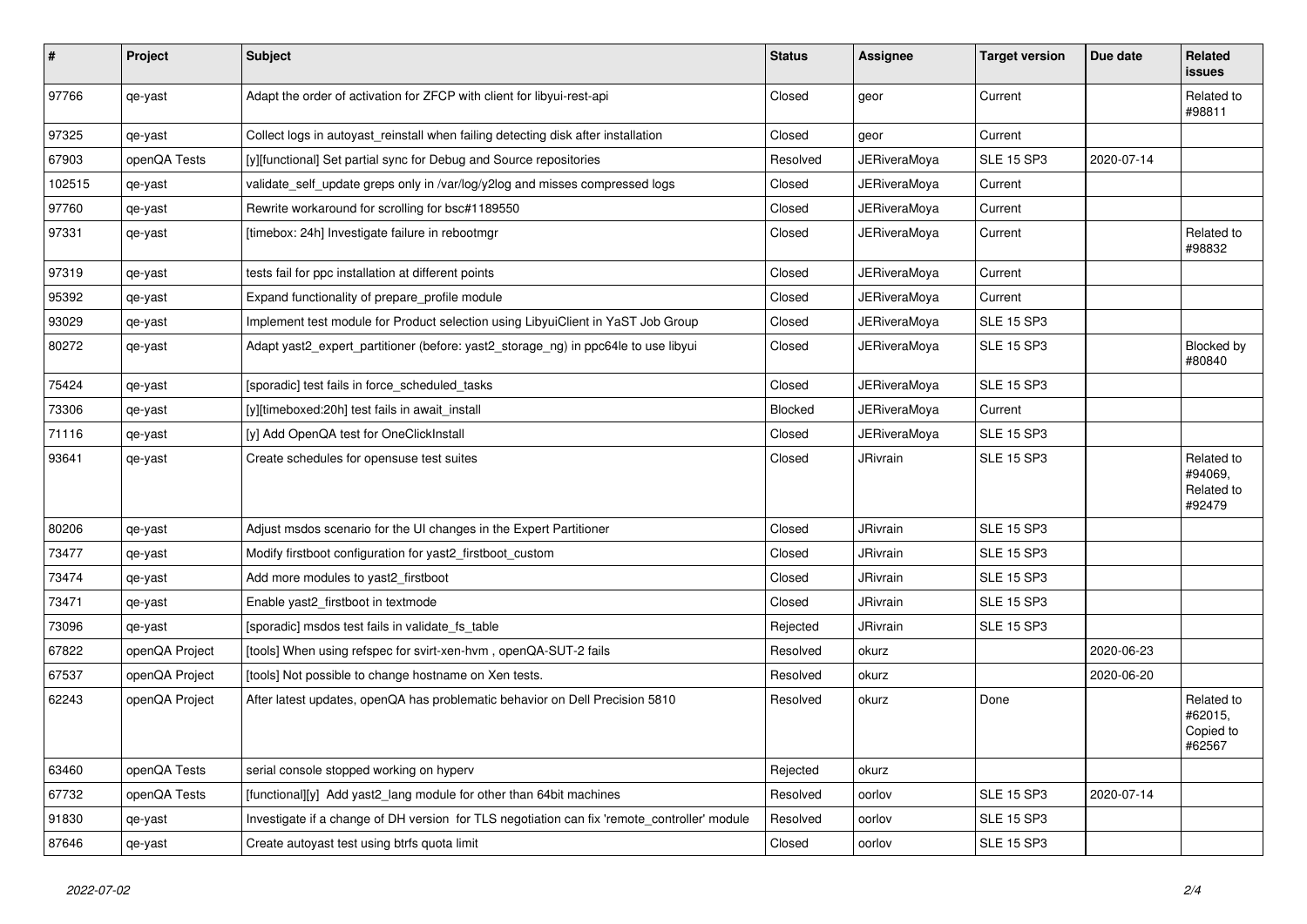| $\sharp$ | Project      | Subject                                                                                                     | <b>Status</b> | <b>Assignee</b>  | <b>Target version</b> | Due date   | Related<br>issues          |
|----------|--------------|-------------------------------------------------------------------------------------------------------------|---------------|------------------|-----------------------|------------|----------------------------|
| 81310    | qe-yast      | [sporadic][timeboxed:10h] test fails in mediacheck on svirt uefi                                            | Resolved      | oorlov           | future                |            |                            |
| 76885    | qe-yast      | Unit test for yast2-metapackage-handler OneClickInstallWorkerFunction.rb (part I)                           | Resolved      | oorlov           | <b>SLE 15 SP3</b>     |            |                            |
| 101370   | qe-yast      | test fails in yast2_firewall due to recent modification the interface zone                                  | Blocked       | rainerkoenig     | Current               |            |                            |
| 97316    | qe-yast      | test fails in releasenotes_origin                                                                           | Closed        | rainerkoenig     | Current               | 2021-09-23 |                            |
| 80210    | openQA Tests | [ppc64le] ppc64le-hmc tests fail in bootloader start                                                        | Rejected      | riafarov         |                       |            |                            |
| 71641    | openQA Tests | [y] test fails in sshd for ppc64le-hmc-4disk                                                                | Resolved      | riafarov         | <b>SLE 15 SP3</b>     | 2020-10-06 |                            |
| 69751    | openQA Tests | [y] Module validate_encrypt fails on s390x-kvm-sle12                                                        | Resolved      | riafarov         | <b>SLE 15 SP3</b>     | 2020-09-08 | Has<br>duplicate<br>#69991 |
| 69658    | openQA Tests | [y] test fails in yast2_control_center                                                                      | Resolved      | riafarov         | <b>SLE 15 SP3</b>     |            |                            |
| 67117    | openQA Tests | [functional][y]test fails in yast2_proxy and yast2_dns_server                                               | Resolved      | riafarov         | <b>SLE 15 SP2</b>     | 2020-06-16 |                            |
| 64688    | openQA Tests | [functional][y] Travis check detect_unused_modules is taking 4 minutes to be completed.                     | Resolved      | riafarov         | future                | 2020-06-02 |                            |
| 91350    | qe-yast      | [timeboxed:16h][sporadic] test fails in verify_undelete_snapshots                                           | Closed        | riafarov         | <b>SLE 15 SP3</b>     |            |                            |
| 91136    | qe-yast      | Textmode test suite fails for s390x-kvm                                                                     | Rejected      | riafarov         | <b>SLE 15 SP3</b>     |            |                            |
| 91130    | qe-yast      | Use libyui for btrfs_libstorage-ng ipmi and zVM                                                             | Closed        | riafarov         | <b>SLE 15 SP3</b>     |            |                            |
| 89932    | qe-yast      | [sporadic] stabilize partitioning_firstdisk                                                                 | Closed        | riafarov         | <b>SLE 15 SP3</b>     |            |                            |
| 81248    | qe-yast      | test fails in snapshots_small_root on aarch64                                                               | Rejected      | riafarov         | <b>SLE 15 SP3</b>     |            |                            |
| 80276    | qe-yast      | [sporadic][timeboxed:12h] autoyast_reinstall@s390x-kvm-sle12 fails in installation                          | Closed        | riafarov         | <b>SLE 15 SP3</b>     |            |                            |
| 80220    | qe-yast      | test choses wrong product for installation                                                                  | Rejected      | riafarov         | <b>SLE 15 SP3</b>     |            |                            |
| 80212    | qe-yast      | Adjust cryptivm scenario for the UI changes in the Expert Partitioner                                       | Rejected      | riafarov         | <b>SLE 15 SP3</b>     |            |                            |
| 80204    | qe-yast      | Adjust lvm+resize_root scenario for the UI changes in the Expert Partitioner                                | Closed        | riafarov         | <b>SLE 15 SP3</b>     |            |                            |
| 73642    | qe-yast      | Modify allmodules+allpatterns+registration test suite                                                       | Closed        | riafarov         | <b>SLE 15 SP3</b>     |            | Related to<br>#73645       |
| 73363    | qe-yast      | sporadic failure for btrfs_libstorage-ng@64bit-ipmi                                                         | Closed        | riafarov         | <b>SLE 15 SP3</b>     |            |                            |
| 71653    | openQA Tests | [y][timeboxed:20h] Investigate sporadic failure in prepare_test_data                                        | Resolved      | syrianidou_sofia | <b>SLE 15 SP3</b>     | 2020-10-06 |                            |
| 64466    | openQA Tests | [functional][y][hyper-v][timeboxed:16h] test fails in shutdown                                              | Resolved      | syrianidou_sofia | Milestone 35+         | 2020-05-19 |                            |
| 64325    | openQA Tests | [functional][y] Add check in autoyast installation test with wrong autoyast profile path                    | Resolved      | syrianidou_sofia |                       | 2020-05-05 |                            |
| 64204    | openQA Tests | [functional][y] test fails in yast2_lan_restart                                                             | Resolved      | syrianidou_sofia |                       | 2020-03-10 |                            |
| 63814    | openQA Tests | [functional][y][virtualization][hyperv][timeboxed:12h] msdos test for hyperv, fails in<br>validate_fs_table | Resolved      | syrianidou_sofia | Milestone 32          | 2020-04-07 |                            |
| 97709    | qe-yast      | [sporadic] accept_timezone_configuration fails to navigate next screen                                      | Closed        | syrianidou_sofia | Current               |            |                            |
| 95551    | qe-yast      | autologin_yast test fails in first_boot                                                                     | Closed        | syrianidou_sofia | Current               |            |                            |
| 95542    | qe-yast      | test fails in yast2_kdump                                                                                   | Closed        | syrianidou_sofia | Current               |            |                            |
| 93411    | qe-yast      | Create test cases for Language, Keyboard and Product Selection                                              | Closed        | syrianidou_sofia | <b>SLE 15 SP3</b>     |            |                            |